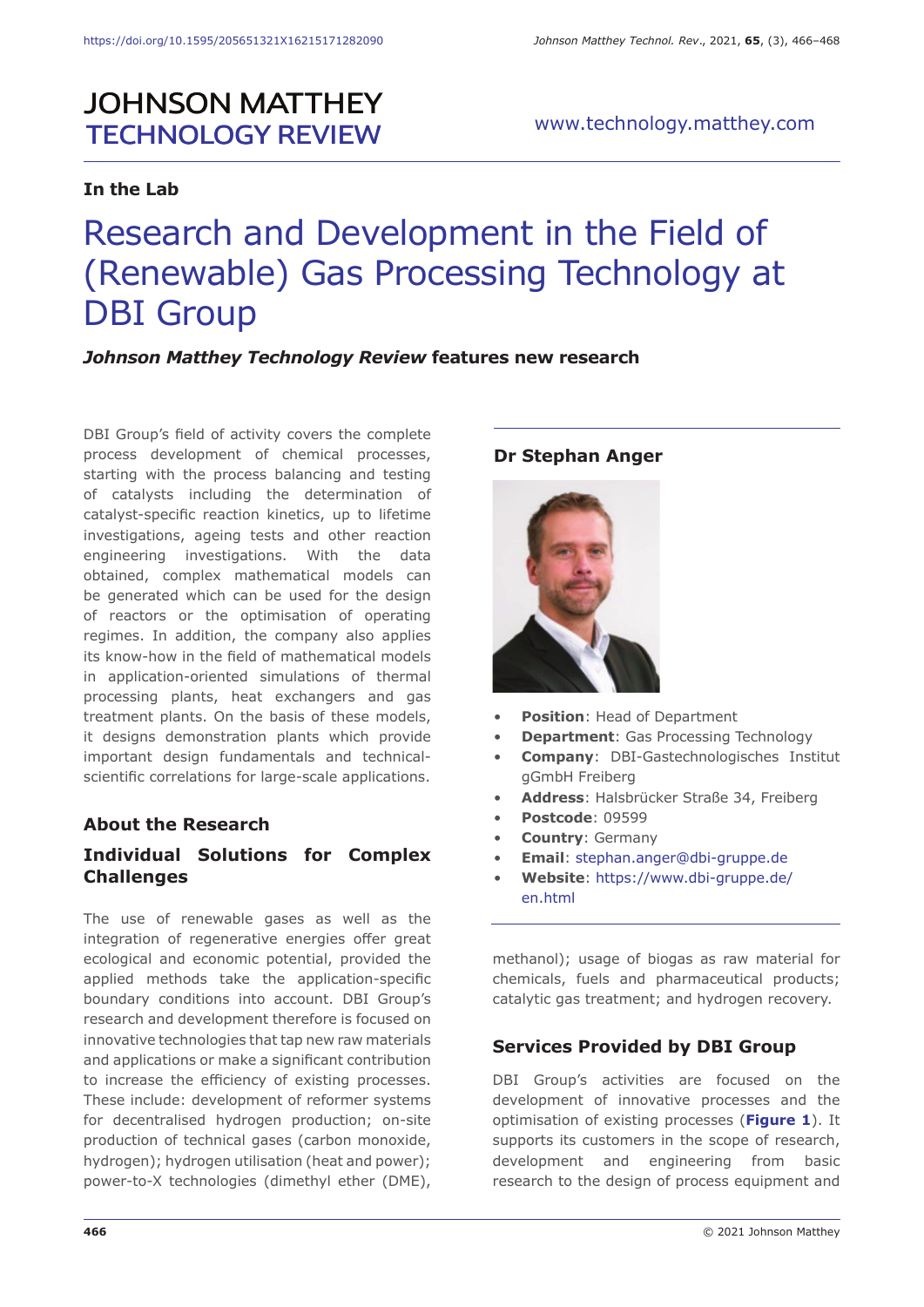

Fig. 1. DBI Group's fields of activity

the development of complete processes. These include: design and construction of process plant equipment; high-temperature heat exchangers; evaporator/condensers; reactors/adsorbers; postcombustion chambers; catalyst testing; screening of catalyst materials; performance and ageing tests; kinetic analysis; modelling and simulation; process modelling; simulation of apparatus; process and technology development from idea to semi-technical plants; thermal engineering; load management gas; feasibility and potential studies.

# **Direct Synthesis of Dimethyl Ether from Renewable Resources ("FlexDME")**

The production of synthetic fuels from renewable resources such as biomass and sustainably produced energy is an important step on the way towards sustainable energy supply. Especially, DME is a promising fuel because of the excellent combustion properties and high energy density. Therefore it can be used as a first 'green' admixture for liquefied petroleum gas and as a substitute for diesel with low-pollutant exhaust. In addition, DME is already applied as a propellant in aerosol cans of high-priced mass products such as hair or paint spray as well as a basic material in the chemical industry. The developed process is characterised by continuous operation with biogas and optional addition of hydrogen, which can be obtained from surplus electricity by electrolysis of water (**Figure 2**).

An innovative reactor concept was developed based on a self-developed kinetic model for



Fig. 2. Scheme of DME-production from renewable resources

single step DME synthesis. With the results of the simulations, a small-scale demonstration plant was developed (**Figure 3**).

The experimental investigations have shown that biogas and additional hydrogen from electrolysis can efficiently be converted into the biofuel DME. Because of the promising results it is planned to build and run a demonstration plant directly connected to a biogas plant in a larger scale.

# **Hydrogen Generated for Industry ("HydroGIn")**

The aim of this project is the development of a demonstration plant for the on-site generation of purified hydrogen from natural gas for industry and electrical mobility with a nominal capacity of  $100 \text{ m}^3 \text{ h}^{-1}$ .

The system comprises all modules required for the entire hydrogen production process (**Figure 4**): natural gas and process water conditioning (desulfurisation, deionisation); gas conversion reactor (steam reforming, carbon monoxide conversion); and hydrogen purification (pressure swing adsorption).

In order to meet today's requirements of system mobility and flexibility, the process plant can be integrated into a standard container. The system is designed to perfectly fit all operators of facilities that require a decent but continuous amount of hydrogen below the capacities of traditional process plants. More than the economic advantage, the on-site production drastically reduces emissions due to reduced transportation.

Characteristics of the on-site hydrogen production system include:  $100 \text{ m}^3$  h<sup>-1</sup> hydrogen production rate; hydrogen purity: 99.95%; fuel: natural gas or biogas; process: steam reforming; operating pressure: 20 bar. Fields of application include: